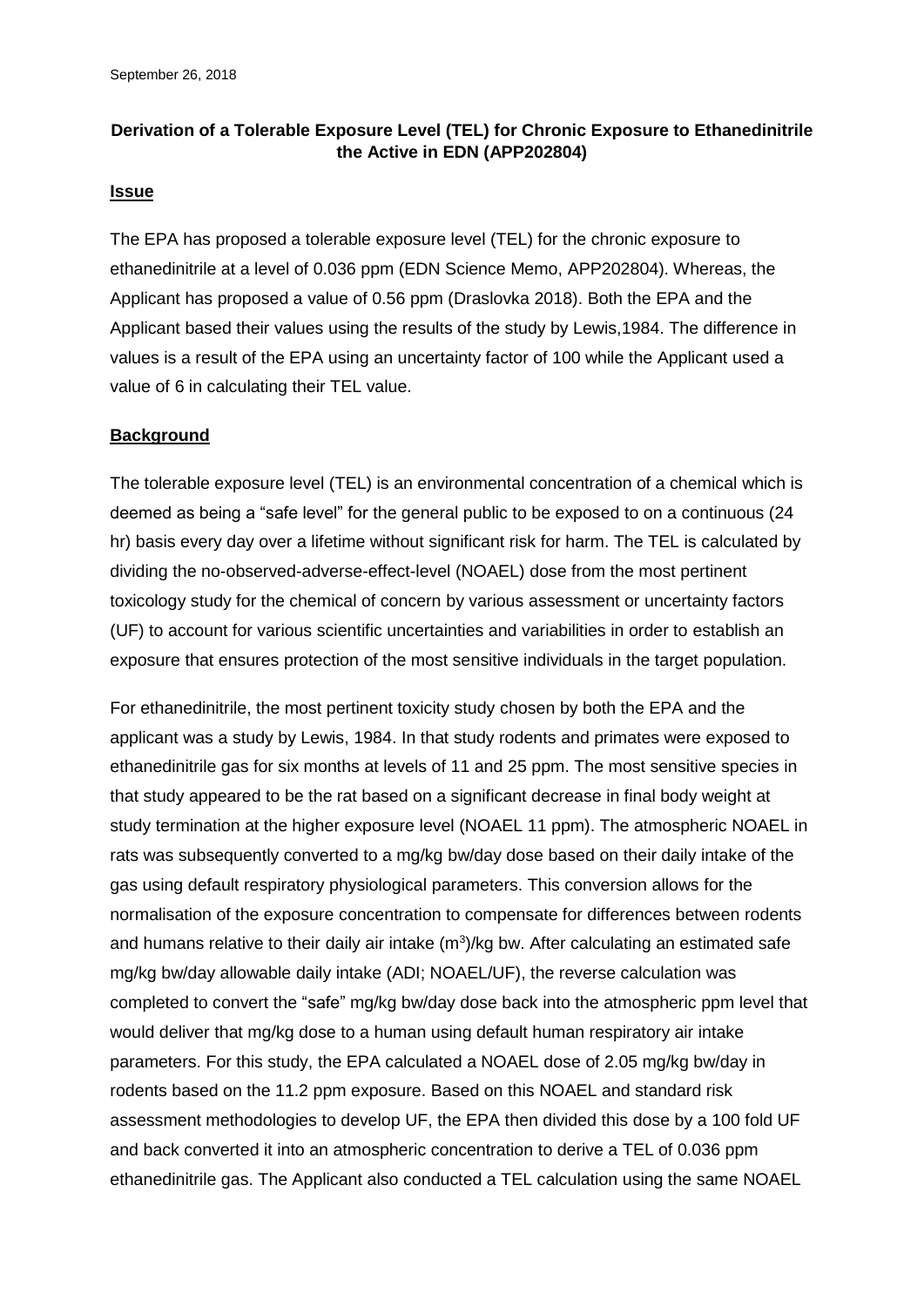but derived a TEL of 0.56 ppm (Draslovka). The difference being they used an UF denominator of 6.

Uncertainty factors are used in toxicology risk assessments to account for numerous concerns associated with extrapolating hazards identified in laboratory animal data to risks for humans. The difference between the TEL value derived by the EPA and the Applicant are a result of the dissimilarities in the total number of UF utilised and the magnitude of the UF utilised. Typically UF vary from 1 -10 for different endpoints of concern (discussed more below). Specifically in this scenario, the EPA adjusted the NOAEL by 100 through the use of five different UFs and the Applicant utilised two different UFs that totalled 6. In the setting of the TEL, the EPA also took into account the chronic exposure values already established by numerous other regulatory agencies or authoritative bodies which have set such levels for cyanide as the toxicity of ethanedinitrile is believed to be mediated through its conversion in animals to cyanide.

Historically, the UF of 100 was introduced in 1954 in the US in response to legislative guideline needs for establishing a safe dose of food additives (Lehman and Fitzhaugh, 1954). This approach proposed that a safe level of food additives or contaminants could be derived by dividing the NOAEL from chronically exposed animals by a factor of 100. Overtime, it has been determined that this conventionally used default factor of 100, which basically consisted of a 10-fold factor to account for uncertainties associated with extrapolating data from animals to humans (intraspecies) and a 10-fold factor to account for interspecies variation or sensitivities amongst humans, could be refined based on more knowledge associated with the chemical of concern. In addition to the intraspecies uncertainties and interspecies variabilities, other UFs needed to be added to account for study and data base issues such as:

- 1. Uncertainties associated with extrapolating oral exposure data to inhalation risks, or viceversa (i.e., different route-to-route exposure uncertainty extrapolations)
- 2. Extrapolating data where a NOAEL is not established, i.e., needing to go from a lowestobserved-adverse-effect-level (LOAEL) to a NOAEL
- 3. Extrapolating data from shorter-term exposure studies to assess risks for chronic exposures.
- 4. Uncertainties to account for deficiencies in the total database and an inability to account for all potential hazards, i.e., data gaps and
- 5. Robustness or deficiencies in the key study used to establish the NOAEL, often called a modifying factor rather than an uncertainty factor.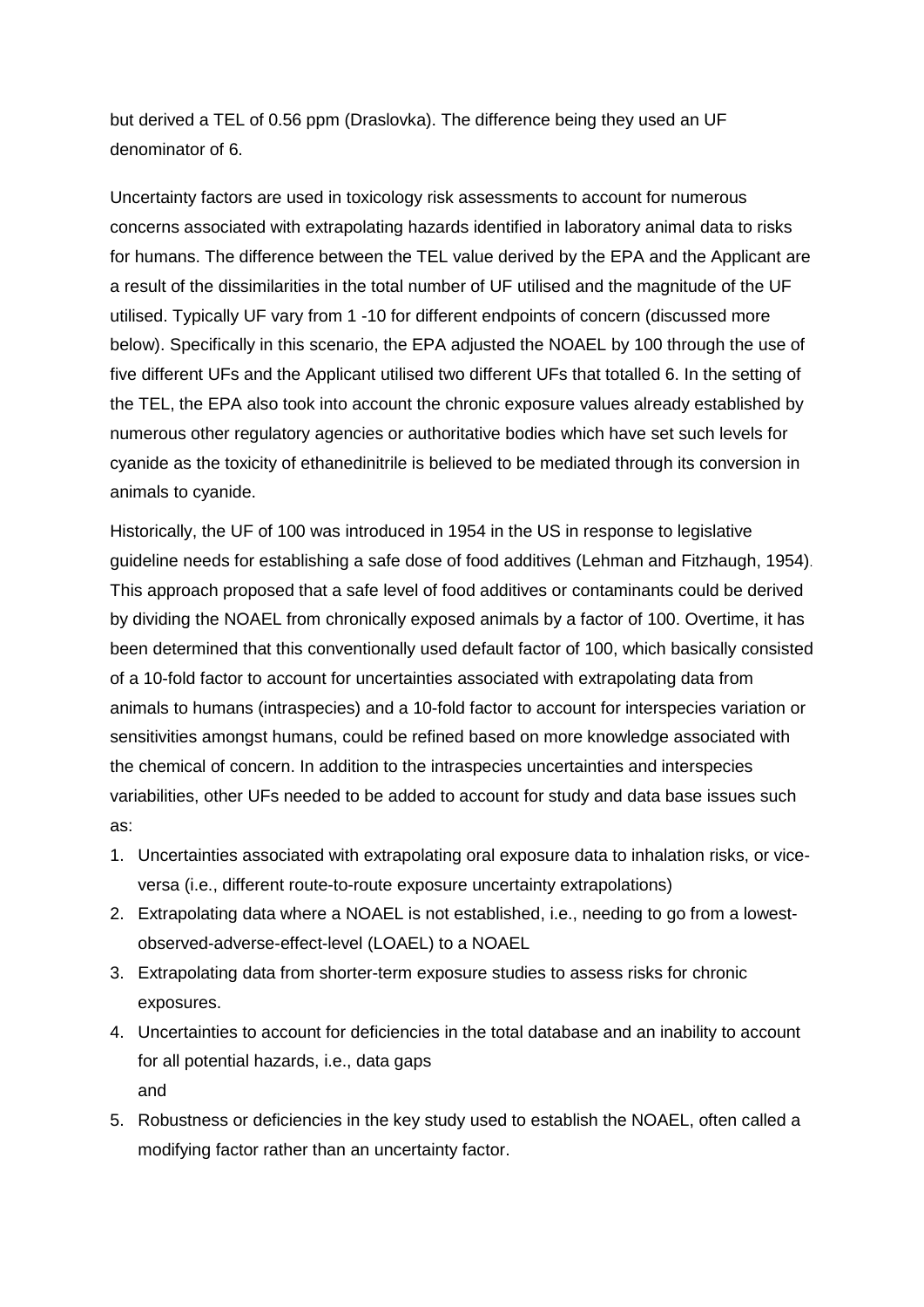The original 10X UF for making extrapolations between the test system (laboratory animals) and the target population (humans)(i.e., interspecies) and for accounting for variations in different sensitivities in the human population (i.e., intraspecies) have been further refined through the use of knowledge on species differences in absorption, distribution, metabolism and excretion (i.e., toxicokinetic adjustments; TK), and on known differences between species or individuals in their reactions to the toxic material(i.e., toxicodynamic adjustments; TD). Such refinements are especially pertinent for intraspecies difference between humans to account for extra sensitivities associated with fetuses, neonates, children, elderly and genetically sensitive subgroups which may be particularly vulnerable and may be present in the targeted general population.

The EPA, as well as many other global regulatory agencies have derived uncertainty assessment factors of various magnitudes to compensate for these aforementioned data gaps and variabilities (Table 1). According to the defined methodology formerly set out in NZ legislation the product of the UF must not be less than 1 and not more than 10,000. [Note: This legislation has sense been revoked and does not have statutory significance anymore and is only noted as a historical methodological reference.] Similarly, the USA EPA stipulates an UF product range that may vary from 1 to 3000 depending on data robustness.

### **Derivation of the TEL and Assignment of Uncertainty Factors by the EPA and the Applicant (Table 1)**

# **1.) Interspecies (laboratory animal to human) uncertainties EPA: 4 Applicant: 2**

Although the default UF is 10 (unless TK and TD factors are considered) the EPA utilized a factor of 4. A factor of 4 is the default value used in the REACH technical guidance document and by ECETOC and WHO/IPCS to account for TK and metabolic differences between species. The quantitative TK of ethanedinitrile (i.e., its uptake and lung absorption, and its metabolism and excretion) in both laboratory animals and humans are unknown so there is no way to directly compare plasma concentration and effects between species. Although it is highly believed that the acute lethality of ethanedinitrile is mediated through its breakdown to cyanide, the absence of specific knowledge in regard to the TK of ethanedinitrile gas from inhalation exposures decreases the confidence and ability to directly correlate its potential sequelae from chronic exposures between species. In general, the main TD concern of chronic cyanide exposure in humans is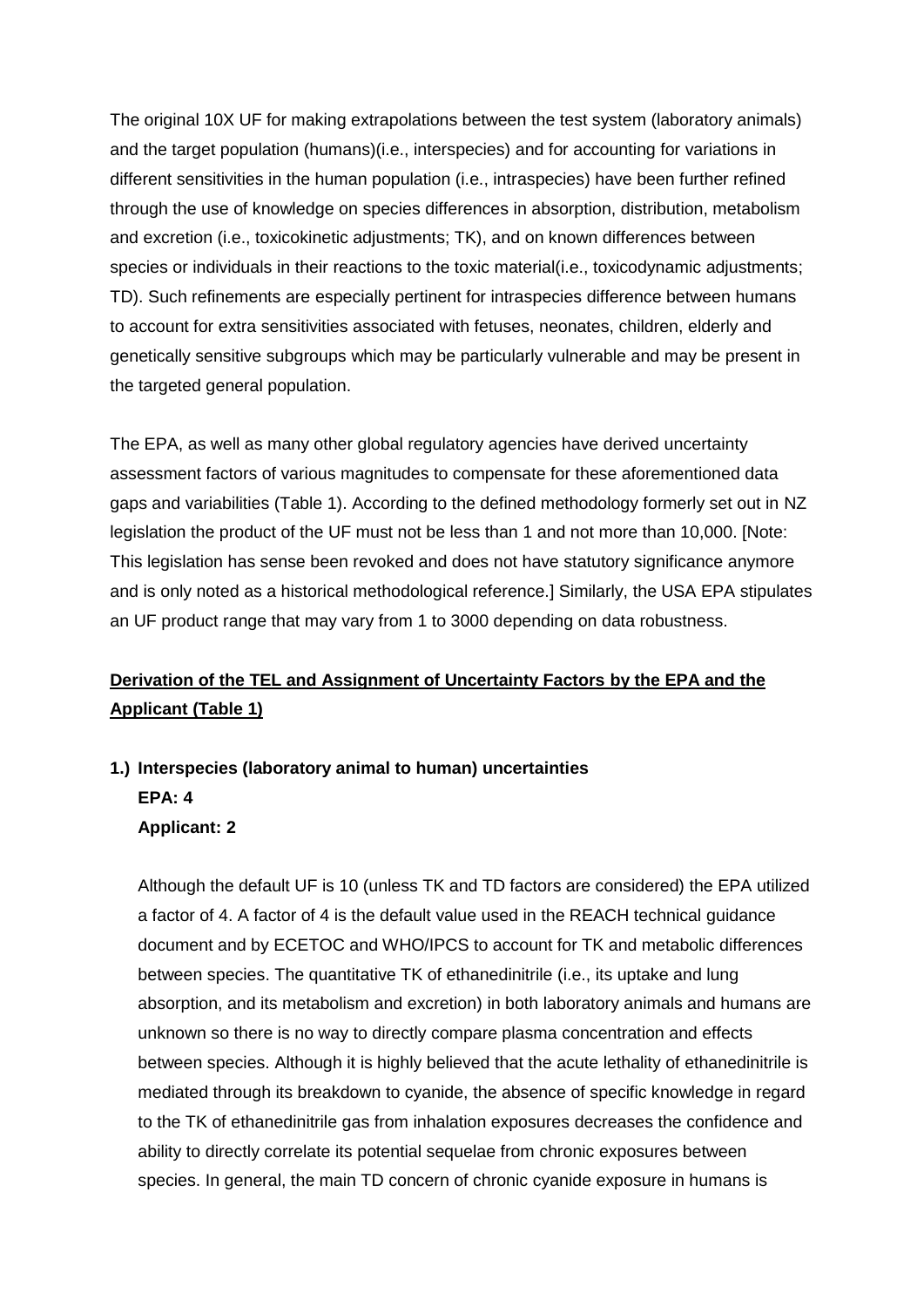disruption of thyroid metabolism from its detoxification to thiocyanate. Importantly, this effect appears to not have been manifested in the Lewis study. However, the EPA is concerned with the fact that different forms of cyanides (organic and inorganic) also appear to be capable of inducing different types of toxicities (e.g., kidney and CNS effects) with less known modes of action; and that there are different NOAELs in studies of similar duration from different cyanide forms. Thus different types of cyanides seem to manifest in different types of toxicity when exposed chronically. It is also unknown as to what the etiological basis was for the significant weight loss effect observed in the Lewis study rats and what it may correlate to in humans.

The Applicant utilised an interspecies uncertainty factor of 2 based on the NRC 2001 reference that established acute exposure guidelines (AEGL) for hydrogen cyanide to the general public for different exposure durations (10 min. to 8 hrs) and toxicity scenarios (AEGL-1 minimal effects, AEGL -2 acutely incapacitating, and AEGL-3 lethality). This is made evident by the toxicity studies used for each endpoint. Such that an UF of 1 was used for the AEGL-1 based on subjective symptoms in humans (i.e., no animal to human extrapolation was needed). The AEGL-2 used a toxicity endpoint based on slight nervous system depression in monkeys following a 30 minute high level exposure and had an interspecies factor of 2 because both primates and humans are relatively similar in their responses to this effect. The AEGL-3 interspecies UF was 2 because the  $LC_{50}$  values among different animal species differed by less than a factor of 2. The EPA is of the position that because the interspecies UF utilised by the Applicant was developed for the establishment of safe acute exposure situations it is not applicable to the uncertainties and concerns associated with establishing safe chronic exposure levels.

# **2.) Intraspecies variation (differences and sensitivities within the human population) EPA: 5**

#### **Applicant: 3**

Although the default UF is 10 (unless TK and TD factors are considered) the EPA utilized a factor of 5 as defined by ECETOC as insufficient information is available to quantitatively estimate the variability in human susceptibility to chronic ethanedinitrile exposure and the TK and TD of ethanedinitrile in humans is also unknown.

The Applicant utilised an intraspecies uncertainty factor of 3 (NRC 2001, see AEGL discussion in category 1 above). Again, the EPA is of the position that the basis for their UF is not relevant as it related only to the protection of lethality from acute exposure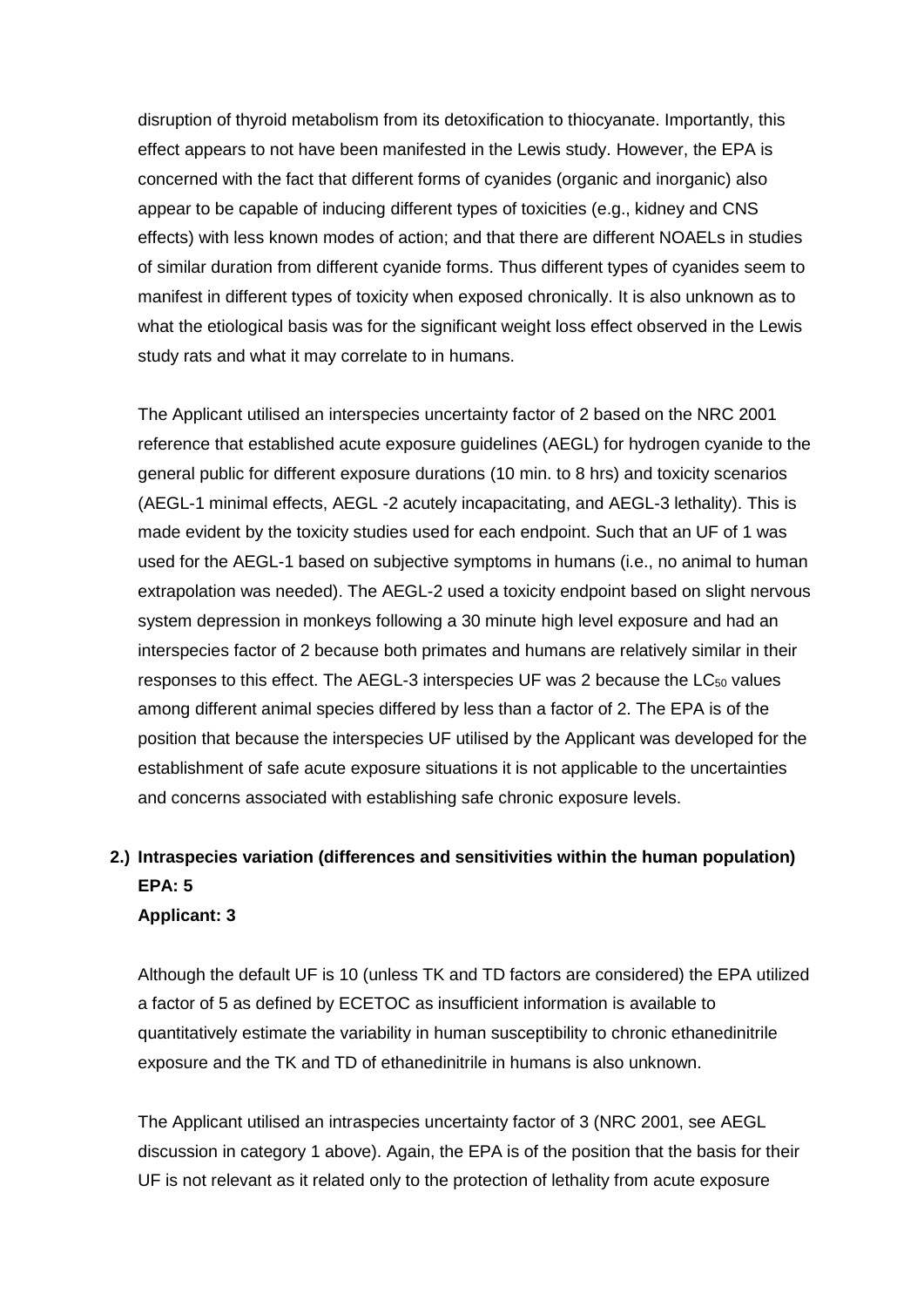situations and does not necessarily apply to the uncertainties and concerns associated with establishing safe chronic exposure levels. The UF of 3 is used to account for human variability in rhodanase detoxification enzyme levels (NRC 2001). This is important to protect against acute lethality should its capacity get overwhelmed. The importance of the variability in rhodanase levels for protecting against chronic toxicity endpoints is much less pertinent as there is a negligible chance of it being saturated from low-level exposures. The toxicity and mode of action manifested from chronic cyanide exposure is different than that from an acute exposure and thus the basis for and magnitude of the UF needs to be different. The primary concern of chronic cyanide toxicity is associated with the cyanide detoxification metabolite thiocyanate. The effect of the thiocyanate metabolite on human thyroid function triggers a wide range of concerns in fetuses, children, and adults with the possibility of gender sensitive differences (see discussion of susceptible populations in the US-EPA IRIS report). The staff believe a default value of 5 would be sufficient to account for human population variation and the unknown potential effects of ethanedinitrile to humans.

## **3.) Route to route extrapolation (difference in route animals were exposed versus humans) EPA: NA Applicant: None noted**

The main study used in setting the TEL was an inhalation study so no assessment factor was added as that is the main route humans will be exposed to. However, it is important to point out that the majority of the toxicity data used in assessing the chronic or repeated dose toxicity risks from ethanedinitrile inhalation of based on the results from oral exposure studies from other surrogate cyanide compounds. Cyanide entering the body by the oral route is capable of being significantly metabolized in the liver in what is known as a "first-pass-effect". A first-pass-effect is when a chemical is absorbed in the gut and is significantly metabolized in the liver (as all blood veins exiting the intestines first drain into the liver) leading to significantly lower systemic concentrations of the active. It is important to note that the exposure route in the Lewis study was by inhalation which immediately leads to a systemic exposure rather than one that first passes through the liver which has the highest concentration of the rhodanase detoxification enzyme. The qualitative significance of this is unknown do to no TK data in animals or humans so an element of precaution is appropriate and is part of the UF associated with the database quality as used to protect against ethanedinitrile toxicity (Category 6).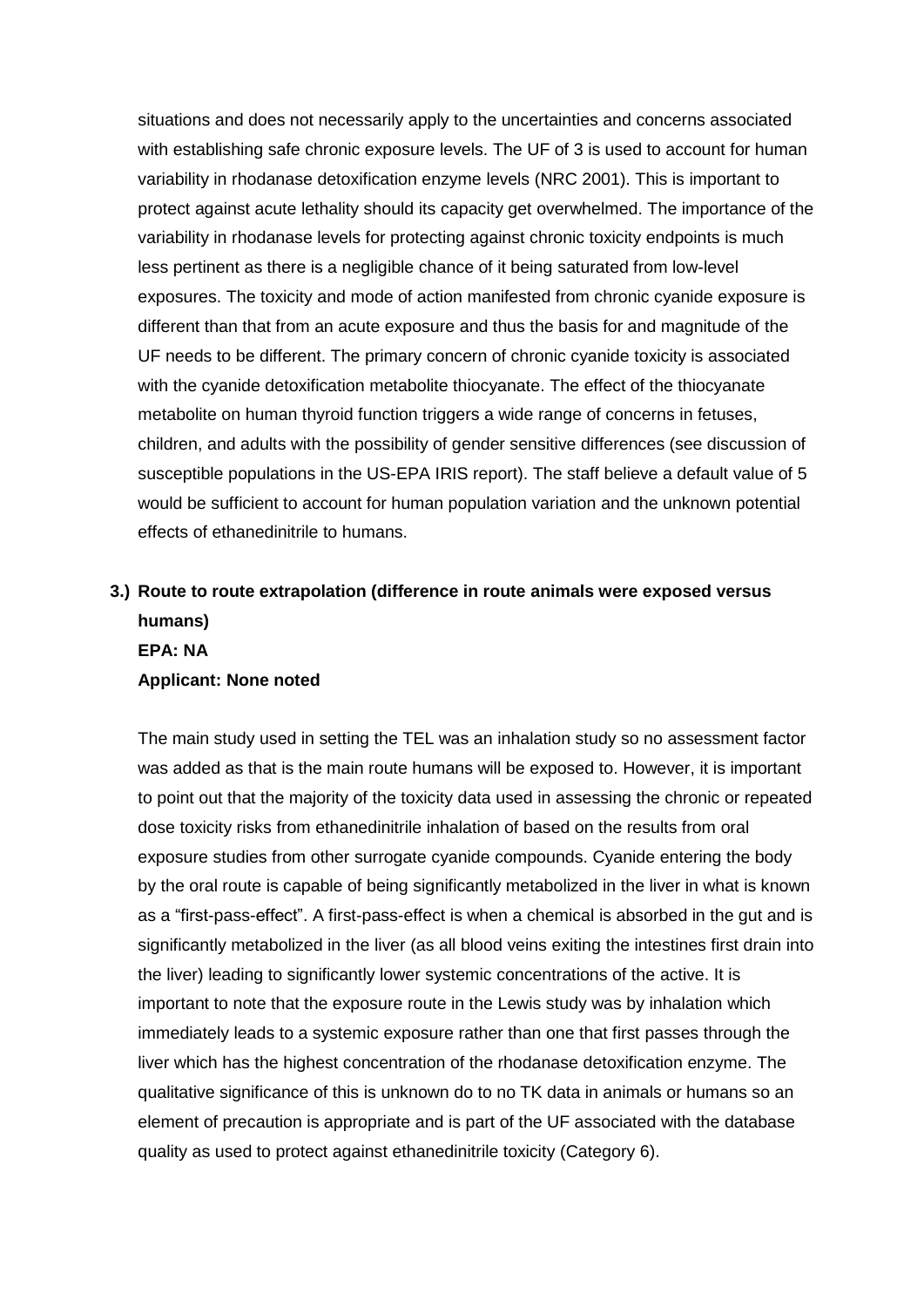# **4.) LOAEL to NOAEL (extrapolation from a LOAEL when a NOAEL is not available) EPA: NA Applicant: None noted**

The key study used in the determination of the TEL had a NOAEL so no adjustment was needed.

## **5.) Exposure Duration (extrapolation from a subacute or subchronic exposure to a chronic exposure) EPA: 1 Applicant: None noted**

The key study used to calculate the TEL was an inhalation study of six months in duration. Chronic toxicity studies typically consist of an exposure duration of 12 months or more, thus, the Lewis study is considered to be sub-chronic in nature. Although most risk assessment guidelines state the need for an UF of 2 to be added for calculating risk from a sub-chronic to a chronic study, it is believed to be based on the fact that most subchronic studies are of 90 days in exposure. The California OEHHA indicates an UF of 1 can be used for studies that have a duration that is >12% of an animal's life span. Staff note that the lifespan of a laboratory rat is circa 2 years so 12% of that is ~3 months. Based on the results of studies conducted with other cyanide compounds relative to the time to the development of adverse effects the EPA believe that most effects induced by low level exposure to ethanedinitrile would likely be observed in the context of six months. The concern over the duration being sub-chronic in nature was also captured in the Modifying Factors assessment (category 7 below). The Applicant also noted the presence of one chronic oral study that found no significant cyanide-dependent effects in rats exposed to hydrogen cyanide in the diet for 2 years at higher doses (Howard and Hanzal 1955) to also support the Lewis study. However, the reliability of this study is considered very low based on the age of the study and the minimal documentation associated with the manuscript. It is noted that evaporation of the cyanide from the feed resulted in unstable cyanide levels throughout the experiment and uncertainties as to the dose-response for cyanide. In addition, this study used an oral exposure route and there are several other oral exposure studies conducted on cyanide that are much more robust that would be more appropriate. This study would also require an UF adjustment for route-to-route extrapolation concerns.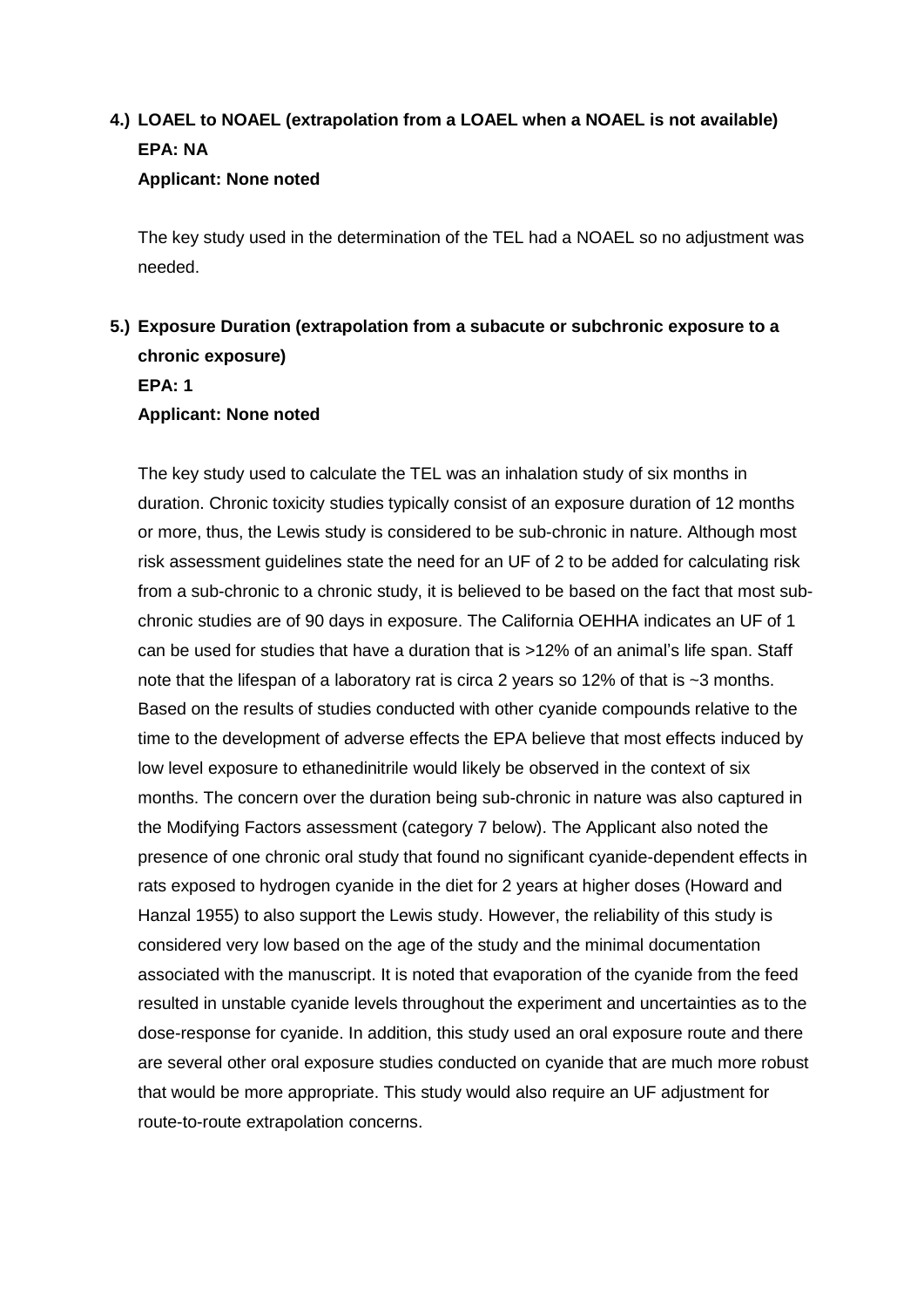## **6.) Database Quality (Completeness and consistency of the data, reliability of alternative data, e.g. read across) EPA: 2 Applicant: None noted**

Although there is a very large and extensive data base on systemic cyanide toxicity that can be used in the qualitative assessment of the systemic toxicity potential of ethanedinitrile gas there is only one repeated dose toxicity study available to quantitatively assess its hazard potential. Furthermore, it is important to point out that the vast majority of the studies assessing cyanide toxicity were conducted using oral (water or dietary) exposures. Thus, the data base available to assess other toxicity endpoints is reliant on read-across oral studies as opposed to inhalation. The utilization of these data in the absence of TK information on ethanedinitrile is a concern that needs to be accounted for.

## **7.) Modifying Factor (Professional assessment of the scientific uncertainties of the key study) EPA: 3 Applicant: None noted**

The key study by Lewis utilized by the EPA and the Applicant has multiple issues associated with it that impact its reliability. First, as noted in category 5 above, it is only a subchronic study as opposed to a chronic duration. Based on the affiliation of one of the authors as being from Industrial Bio-test Laboratories (IBT), it is a concern that this study was also conducted there. IBT was one of the largest independent testing facilities in the United States. During a routine inspection by the FDA in 1976 numerous discrepancies between raw data and study reports, and gross deficiencies in study conduct were uncovered. Of the 867 non-acute studies reviewed under the audit programme, 618 were found to be invalid (OECD Manual for investigation of HPV Chemicals, Chapter 3 Data Evaluation). The problems were mainly associated with the sections conducting "nonacute" studies such as this one. Thus, there is significant concern of the overall reliability of this study. Furthermore, the results of this study are not well documented in the manuscript and it is quite shy relative to the standards utilized in a current OECD guideline study. For example, it utilized only 5 animals of a single sex (males) per 2 doses assessed instead of the recommended 20 animals of both sexes at three dose levels. In addition, a limited number of endpoints were either collected and or reported relative to clinical observations, numbers of tissues harvested, weighed and histologically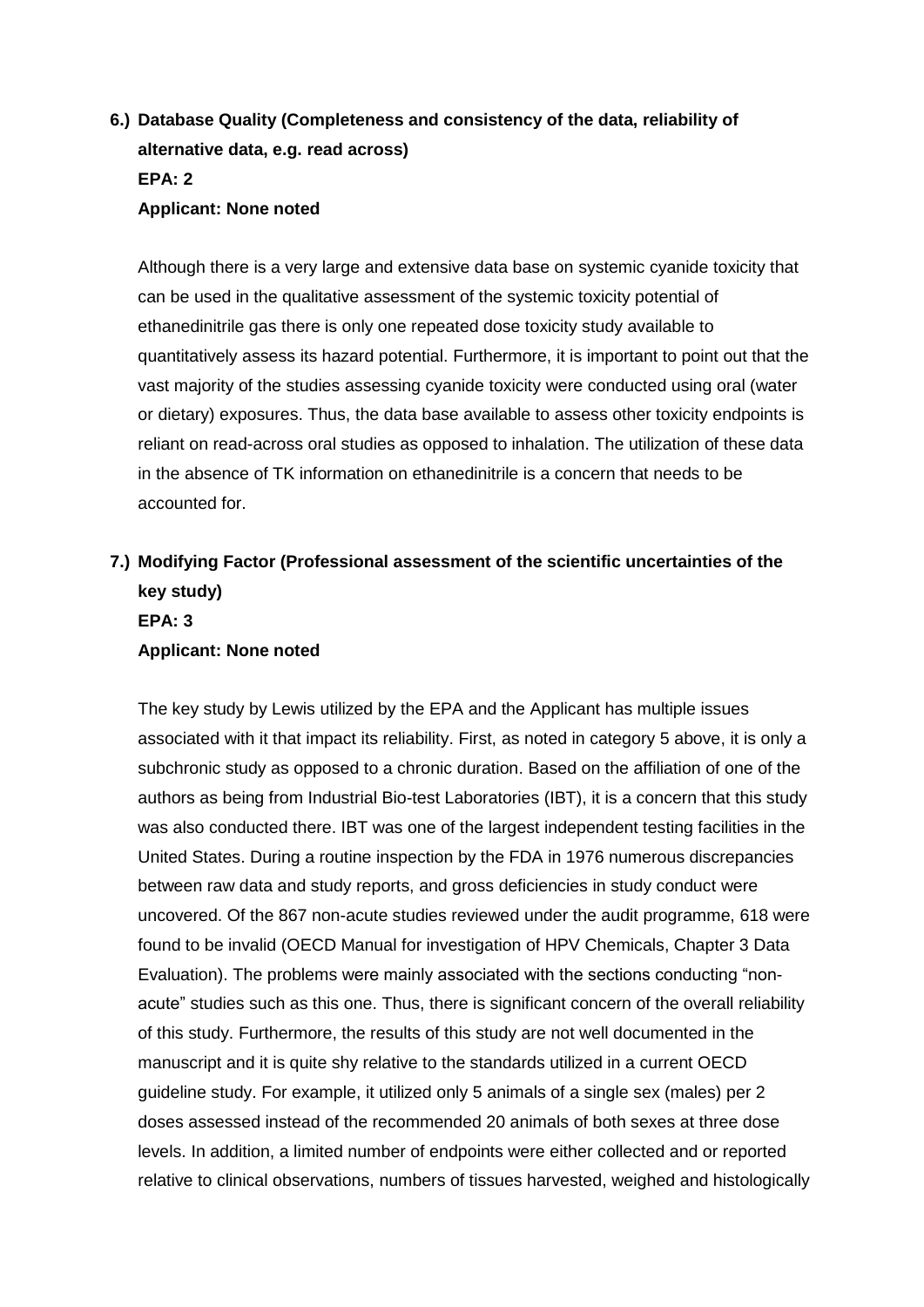examined, serum clinical chemistries evaluated, and food intake. Part of the UF assigned is also associated with study duration.

#### **Discussion**

After completing the above evaluation, the UF value calculated by the EPA was actually 120. This value was ultimately adjusted to 100 for use in the derivation of the TEL. A 100 fold UF was still deemed to be an appropriate estimate based on this level being the "traditional" value of sufficiency to conservatively ensure safe chronic exposures. In the setting of the TEL, the EPA was also reflective of chronic cyanide exposure levels set by numerous other global regulatory authorities in determining the acceptability of the UF adjustment to ensure the calculated TEL was consistent with these organizations. Cyanide and cyanide compounds have a long established historical use in industrial and agricultural settings where contaminants may end up in air, food, and water. Accordingly, safe chronic exposure values have been previously set by other regulatory agencies for its presence in these mediums (Table 2). As can be seen in Table 2 the cyanide dose based on the TEL value established by the EPA is within a small magnitude of those set by other regulators. The EPA believe the UF value of 3000 utilized by the US EPA in their setting of RfC/RfD values were overly conservative as it was based on the maximal default value for each category of concern and did not account for the whole realm of toxicology data available on cyanides. The US EPA value is also inconsistent with their drinking water MCL and other globally established levels.

In addition to the questioning of the UF the EPA utilized, the Applicant also suggested that the EPA should have used the results from cyanogen exposure to primates whose results were also reported in the Lewis manuscript. The rationale being Rhesus monkeys are physiologically more similar to humans and are known to be more sensitive to cyanides than humans (NCR 2001). The EPA believes the NRC reference to "increased sensitivity" is also associated with acute toxicity and that this increased "sensitivity", which is also associated with rodents, is simply based on the fact that these species breathe in more air per kg body weight then humans. Thus, when exposed to the same concentration of toxicant in air these species are exposed to a higher mg/kg dose. The EPA believe this physiological difference makes these species more "susceptible" to its acute toxic potential rather than being more "sensitive". The EPA took this phenomenon into account when developing our TEL by first converting the atmospheric exposure level to the rodent into a mg/kg bw/day dose. Furthermore, staff believe that the rodent study was the more pertinent study to utilise in our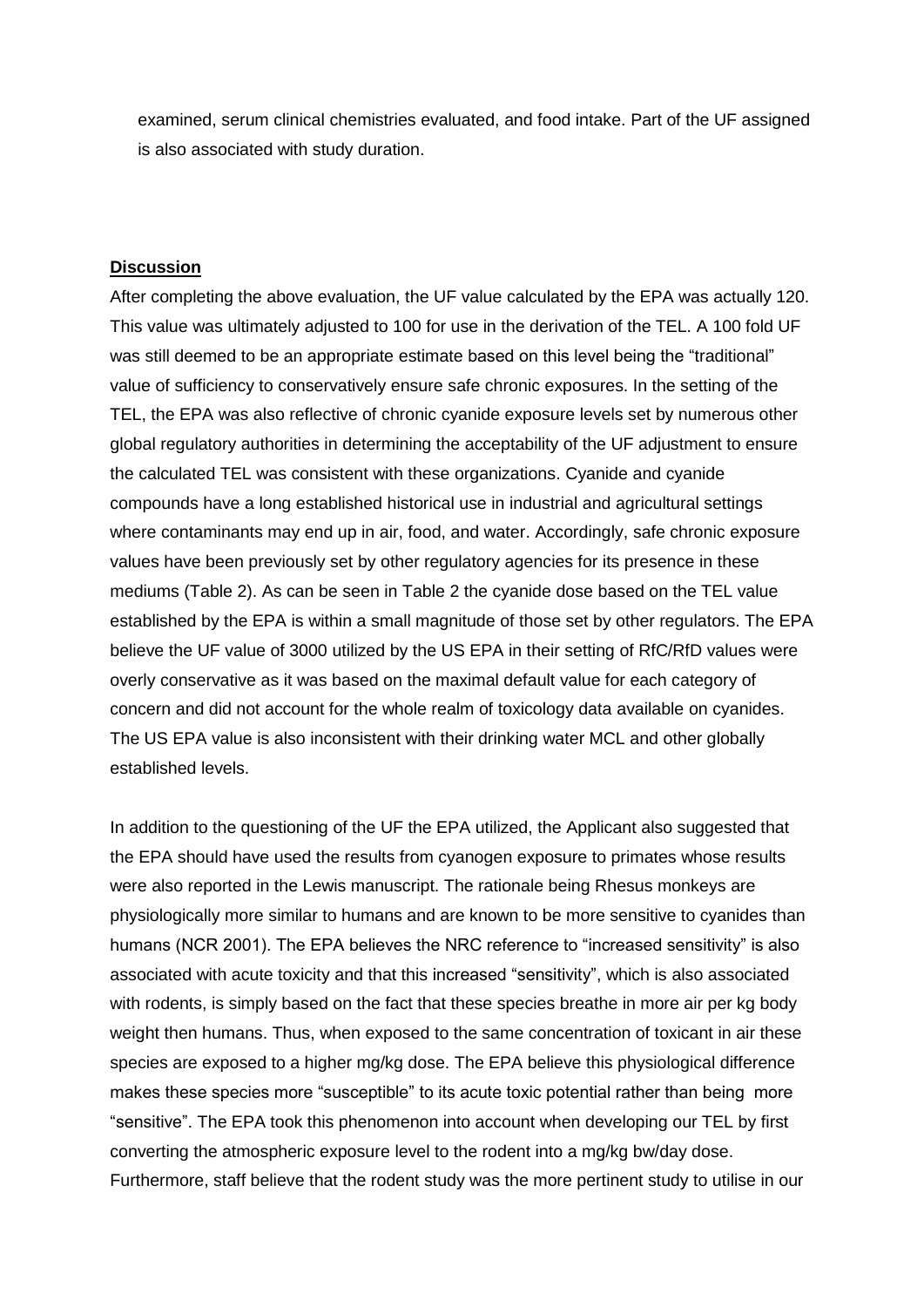TEL calculation as there was no adverse effects noted in the primate study; whereas a significant (~13%) decrease in body weight of an unknown etiological basis (thus deemed adverse by the EPA) was seen in rats that would be suggestive to rodents being more sensitive than primates. Risk assessment guidelines stipulate that the most sensitive endpoint of toxicity should be utilised.

### **Conclusion**

The EPA believe that the UF of 100 utilised in the calculation of the TEL was not overly conservative as asserted by the Applicant and was derived using a pragmatic approach consistent with the toxicological standards utilized by other regulatory bodies. This is made evident as the resultant estimated safe exposure limit value set by our 100 fold factor resulted in an exposure level (mg/kg) to cyanide that was similar to other globally recognized chronic exposure levels (Table 2).

The type of toxicity manifested from chronic exposure is different than that from an acute exposure, therefore, the basis for and magnitude of the UF used by the EPA for chronic exposure are different and more pertinent than those put forth by the Applicant whose UF values were based on setting safe acute exposure levels that do not need to account for all the factors the EPA used in establishing a 100 fold safety margin. Finally, the Applicant did not put forth any new scientific toxicology data in regard to the effects of cyanide that would indicate that the chronic cyanide exposure levels currently established by other regulators should be greatly increased as they have proposed.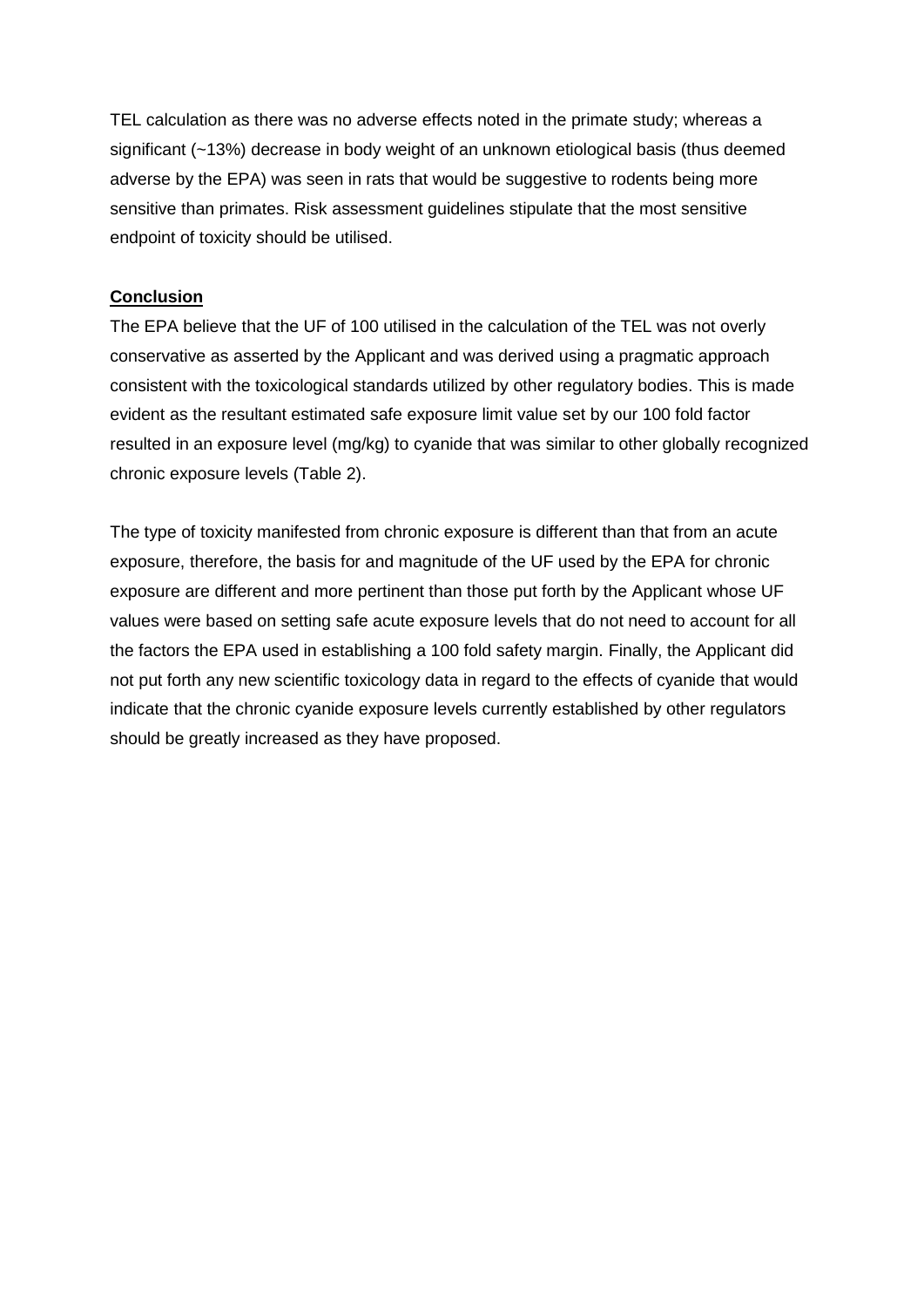#### September 26, 2018

| Table 1. Default Assessment Factors Used by Various Authorities in Setting Chronic Exposure Values |
|----------------------------------------------------------------------------------------------------|
|----------------------------------------------------------------------------------------------------|

|              |                                                                                                                                                  | <b>REACH</b><br>TGD <sup>1</sup>                                          | ECETOC <sup>1,2</sup> | Health<br>Canada <sup>3</sup> | WHO/IPCS <sup>2,4</sup>    | RIVM <sup>2</sup> | Calif. <sup>5</sup><br>(OEHHA)                                                                                                       | US-<br>ATSDR <sup>3</sup><br>(MRL -<br>$ CN\rangle$ | $US$ -EPA $2,3$<br>(RfC / RfD -<br>CN)                                                       | NZ-<br>EPA <sup>1</sup><br>$\overline{4}$<br>(EDN) | Applicant <sup>6</sup><br>(EDN) |
|--------------|--------------------------------------------------------------------------------------------------------------------------------------------------|---------------------------------------------------------------------------|-----------------------|-------------------------------|----------------------------|-------------------|--------------------------------------------------------------------------------------------------------------------------------------|-----------------------------------------------------|----------------------------------------------------------------------------------------------|----------------------------------------------------|---------------------------------|
| Interspecies | Uncertainties<br>in the<br>extrapolation<br>of animal data<br>to humans<br>[toxicokinetic<br>(TK) and<br>toxicodynamic<br>(TD)<br>uncertainties) | 4 (rat to<br>human<br>metabolic)<br>$2.5\,$<br>(remaining<br>differences) | $\overline{4}$        | $1 - 10$                      | 10 $(4 \times 2.5)$        | 10                | 1 (human<br>data)<br>$\sqrt{10}$<br>(primate<br>data)<br>$10$ (non<br>primates<br>and no<br>TK or TD<br>data)                        | 10<br>10                                            | 10 $(3.16 \times$<br>3.16)<br>RfC 1<br>(human<br>epidemiology<br>study)<br>RfD <sub>10</sub> | $1 -$<br>10<br>$\overline{\mathbf{4}}$             | $\overline{2}$                  |
| Intraspecies | Variation<br>within humans<br>(TK and TD<br>uncertainties)                                                                                       | 5 (worker)<br>10 (general<br>population)                                  | 3<br>5                | $1 - 10$                      | 10 $(3.16 \times$<br>3.16) | 3<br>10           | 1 (human<br>data) - 10<br>(to allow<br>for<br>diversity,<br>including<br>infants<br>and<br>children,<br>with no<br>human<br>TK data) | 10<br>10                                            | 10<br>RfC/RfD - 10                                                                           | $1 -$<br>10<br>5                                   | $\overline{\mathbf{3}}$         |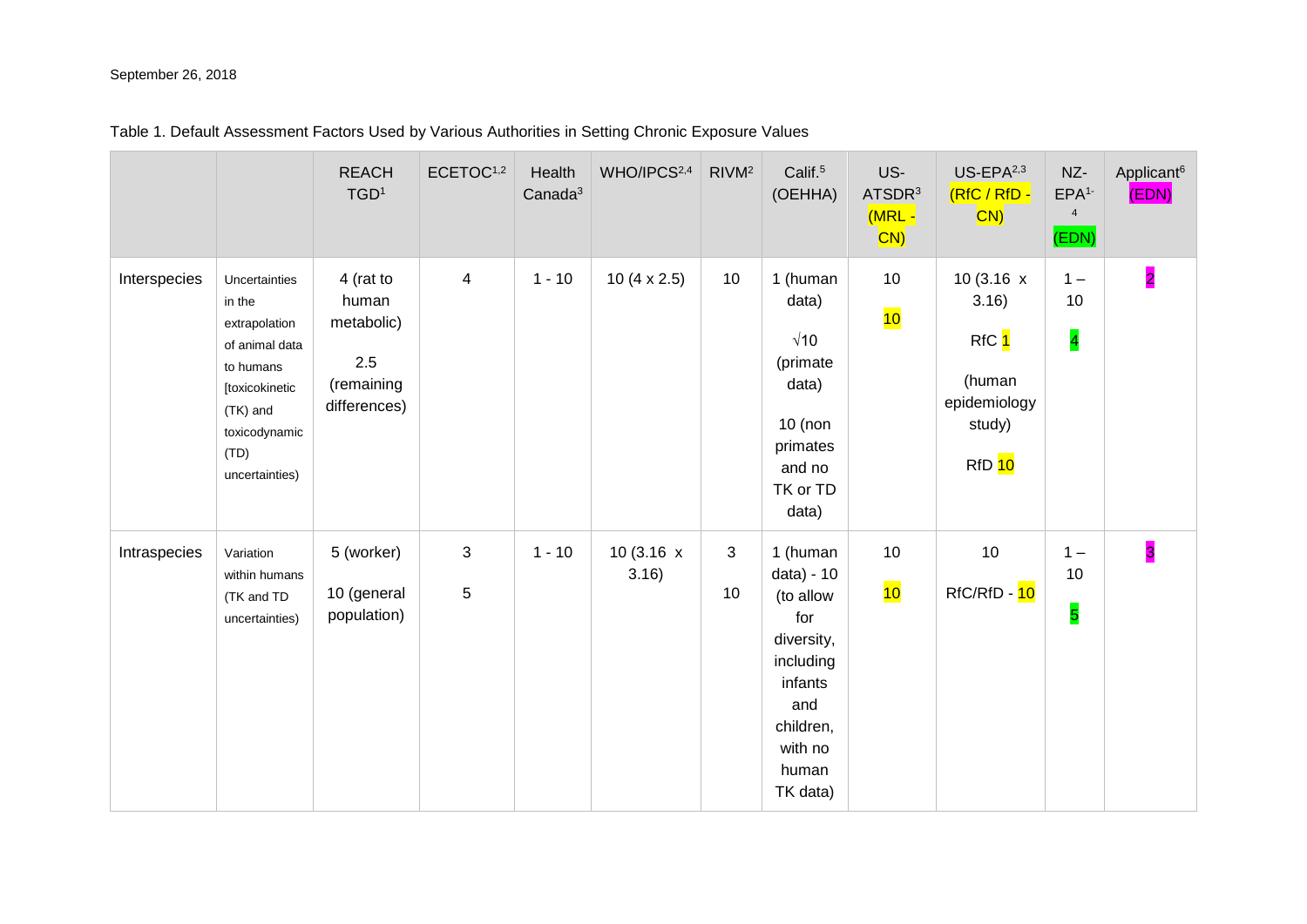|                                     |                                                | <b>REACH</b><br><b>TGD</b>                         | <b>ECETOC</b>    | Health<br>Canada | WHO/IPCS | <b>RIVM</b> | Calif.<br>(OEHHA)                                                                                    | US-<br><b>ATSDR</b><br>$(MRL -$<br>CN)                                        | US-EPA<br>$(RfC / RfD -$<br>CN)                | NZ-<br>EPA<br>(EDN)                    | Applicant<br>(EDN) |
|-------------------------------------|------------------------------------------------|----------------------------------------------------|------------------|------------------|----------|-------------|------------------------------------------------------------------------------------------------------|-------------------------------------------------------------------------------|------------------------------------------------|----------------------------------------|--------------------|
| Route-to-<br>route<br>extrapolation | Oral to<br>inhalation<br>Inhalation to<br>oral | $\mathbf{2}$<br>$\mathbf{1}$                       | (no<br>proposal) |                  |          |             | <b>NA</b>                                                                                            |                                                                               |                                                | $\sf NA$                               | None<br>noted      |
| <b>LOAEL</b> to<br><b>NOAEL</b>     |                                                | $\geq 1$<br>3 (majority)<br>$-10$<br>(exceptional) | $\mathbf{3}$     |                  |          | 10          | 10                                                                                                   | 10                                                                            | 1 - 10 <mark>10</mark>                         | $1 -$<br>10<br>(NA)                    | None<br>noted      |
| Exposure<br>duration                | Sub-chronic to<br>chronic                      | $\overline{2}$                                     | $\overline{2}$   |                  |          | 10          | 1(>12%<br>of<br>lifetime)<br>$\sqrt{10}$ (8 -<br>12% of<br>lifetime)<br>$10 (-8%$<br>of<br>lifetime) | NA (The<br>MRL was<br>developed<br>for a<br>specific<br>exposure<br>duration) | $2 - 10$<br>$RfC - 3$<br>RfD - <mark>10</mark> | $2 -$<br>10<br>$\overline{\mathbf{1}}$ | None<br>noted      |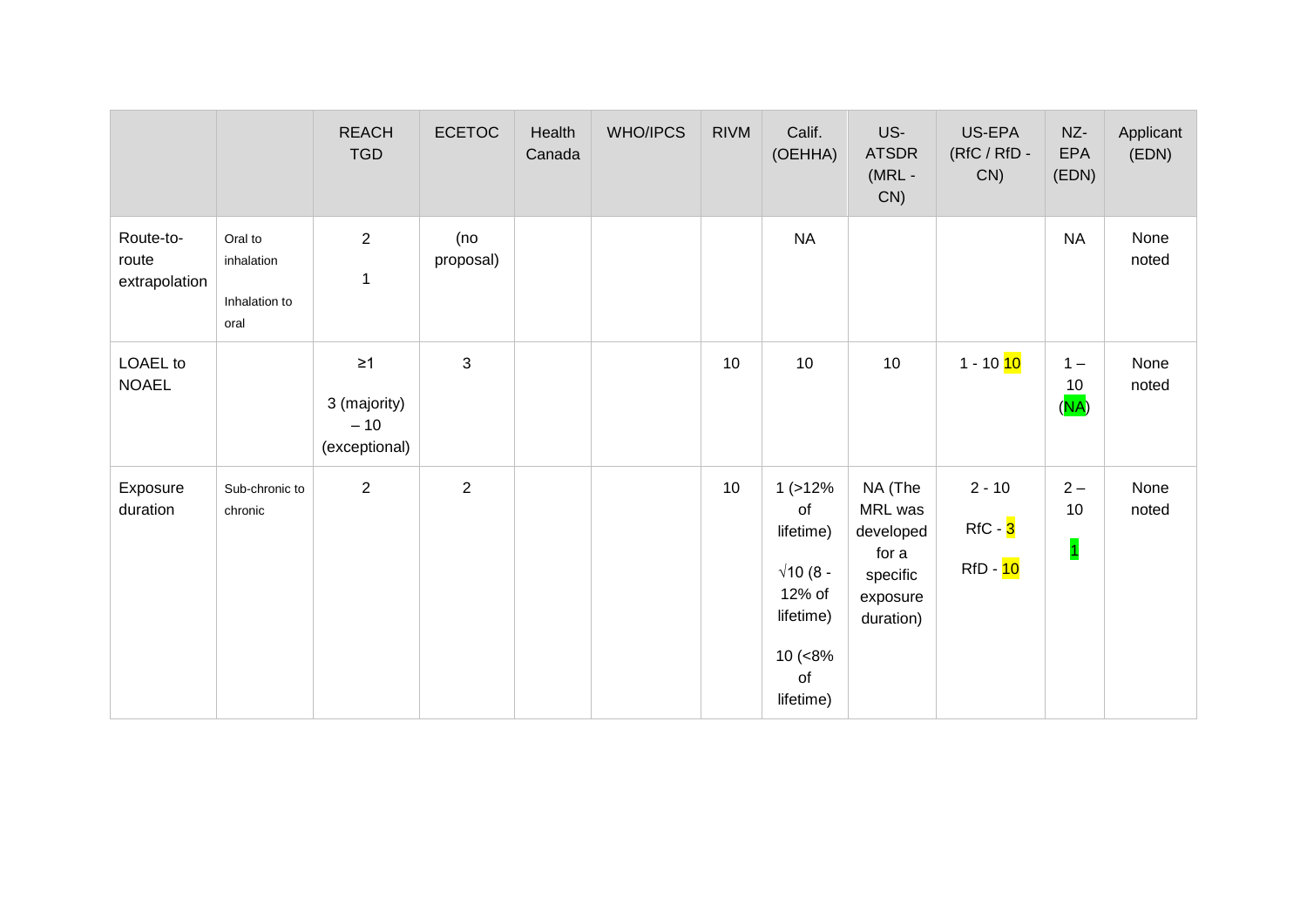|                     |                                                                                                                           | <b>REACH</b><br><b>TGD</b> | <b>ECETOC</b>  | Health<br>Canada | WHO/IPCS | <b>RIVM</b> | Calif.<br>(OEHHA) | US-<br><b>ATSDR</b><br>$(MRL -$<br>CN)              | US-EPA<br>(RfC / RfD -<br>CN)                | NZ-EPA<br>(EDN)                     | Applicant<br>(EDN)      |
|---------------------|---------------------------------------------------------------------------------------------------------------------------|----------------------------|----------------|------------------|----------|-------------|-------------------|-----------------------------------------------------|----------------------------------------------|-------------------------------------|-------------------------|
| Database<br>quality | Completeness<br>and<br>consistency of<br>the data,<br>reliability of<br>alternative data<br>(e.g. read<br>across)         | $\geq$ 1                   | None<br>listed | $1 - 100$        | $1 - 10$ | <b>NA</b>   | $1 - \sqrt{10}$   | <b>NA</b>                                           | $1 - 10$<br>RfC - 10<br>RfD - <mark>3</mark> | $2 - 10$<br>$\overline{2}$          | None<br>noted           |
| Modifying<br>factor | Professional<br>assessment of<br>the scientific<br>uncertainties of<br>the key study<br>(eg. Number of<br>animals tested) |                            |                | $1 - 10$         | $1 - 10$ | <b>NA</b>   |                   | <b>NA</b>                                           | $1 - 10$ NA                                  | $1 - 10$<br>$\overline{\mathbf{3}}$ | None<br>noted           |
| Total               |                                                                                                                           |                            |                |                  |          |             |                   | 100<br>(Exposure<br>duration<br>$15 - 365$<br>days) | 3000                                         | 120                                 | $\overline{\mathbf{6}}$ |

1.) Guidance on Assessment Factors to Derive a DNEL; Technical Report No. 110 (October 2010)

2.[\) Dourson, M.](https://www.ncbi.nlm.nih.gov/pubmed/?term=Dourson%20ML%5BAuthor%5D&cauthor=true&cauthor_uid=8933624) *et al.* (1996). Evolution of science-based uncertainty factors in non-cancer risk assessment. *Regul Toxicol Pharmacol*; Oct;24(2 Pt 1):108-120.

3.) Falk-Filipsson, A. *et al.* (2007). Assessment Factors—Applications in Health Risk Assessment of Chemicals. Environ Res., 104: 108–127

4.) New Zealand Hazardous Substances (Classes 6, 8, and 9 Controls) Regulations 2001 (SR 2001/117) (Revoked regulations which helped defined our procedure.)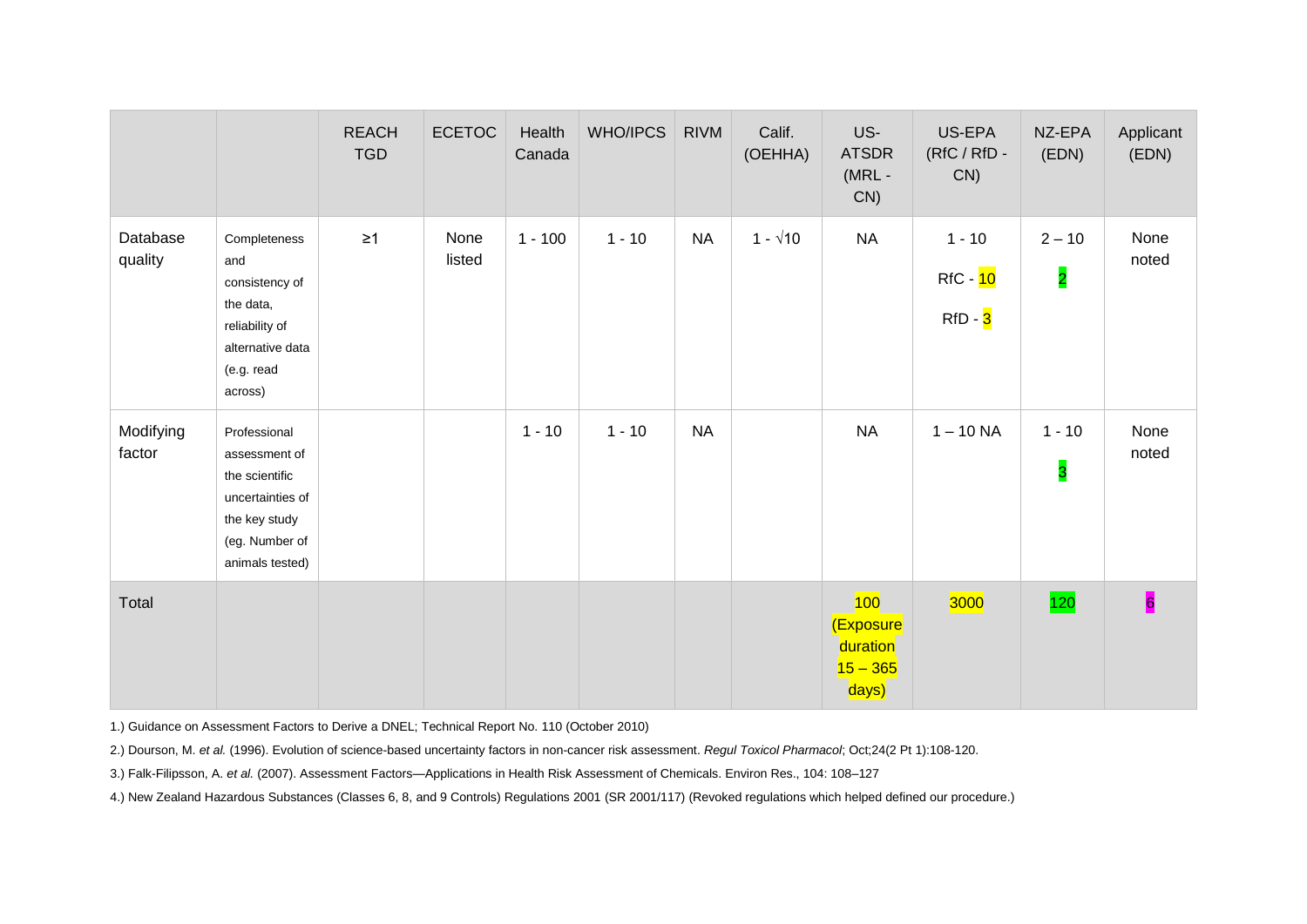5.) Office of Environmental Health Hazard Assessment (OEHHA, 2008). Technical Support Document for the Derivation of Noncancer Reference Exposure Levels. Air Toxic Hot Spots, Risk Assessment Guidelines.

6.) National Research Council (2001). Acute Exposure Guidelines for Selected Airborne Chemicals, Hydrogen cyanide (Volume 2)

| Daily Cyanide Exposure<br>(mg/kg bw/day) | <b>Uncertainty Factors</b><br>Applied | Agency                                                                                                                                                      | <b>Exposure Source</b>  |
|------------------------------------------|---------------------------------------|-------------------------------------------------------------------------------------------------------------------------------------------------------------|-------------------------|
| 0.0002 (0.0083 ppm)                      | 3000                                  | US-EPA IRIS review: Toxicological Review of Hydrogen Cyanide and<br>Cyanide Salts, 2010                                                                     | RfC - Inhalation intake |
| 0.0006                                   | 3000                                  | US-EPA IRIS review: Toxicological Review of Hydrogen Cyanide and<br>Cyanide Salts, 2010                                                                     | RfD – oral intake       |
| 0.0014                                   | Not available                         | UK                                                                                                                                                          | PCV - Drinking water    |
| 0.002                                    | 100                                   | NZ and Australia Drinking Water Standards                                                                                                                   | Drinking water          |
|                                          |                                       | https://www.nhmrc.gov.au/_files_nhmrc/file/nhmrc_adwg_6_-<br>version_3.5_-_proof_3_0.pdf                                                                    |                         |
| 0.006                                    | Not available                         | US-EPA                                                                                                                                                      | MCL - Drinking water    |
| 0.01 (0.036 ppm EDN in<br>air)           | 100                                   | <b>New Zealand EPA (proposed)</b>                                                                                                                           | <b>TEL - Inhalation</b> |
| 0.012                                    | 100                                   | <b>WHO</b>                                                                                                                                                  | TDI-Food/Water          |
|                                          |                                       | http://www.who.int/water_sanitation_health/dwq/cyanide.pdf                                                                                                  |                         |
| 0.02                                     | 100                                   | Council of Europe                                                                                                                                           | TDI - Food              |
|                                          |                                       | https://cot.food.gov.uk/sites/default/files/cot/cotstatementapricot200615.pdf                                                                               |                         |
| 0.05                                     | 100                                   | <b>US-ATDSR</b>                                                                                                                                             | MRL (15 -365 days)      |
|                                          |                                       | Agency for Toxic Substances and Disease Registry (ATSDR) (2006). US<br>Department of Health and Human Services (2006). Toxicological profile for<br>cyanide |                         |
| $0.17$ (0.56 ppm EDN in air)             | 6                                     | Draslovka's response to the EPA in support of our application to register<br>EDN for use in the fumigation of export log products. 8/20/2018.               | <b>TEL (Proposed)</b>   |

|  |  |  |  |  | Table 2. Chronic Cyanide Exposure Values Established by Other Agencies <sup>1</sup> |  |  |
|--|--|--|--|--|-------------------------------------------------------------------------------------|--|--|
|--|--|--|--|--|-------------------------------------------------------------------------------------|--|--|